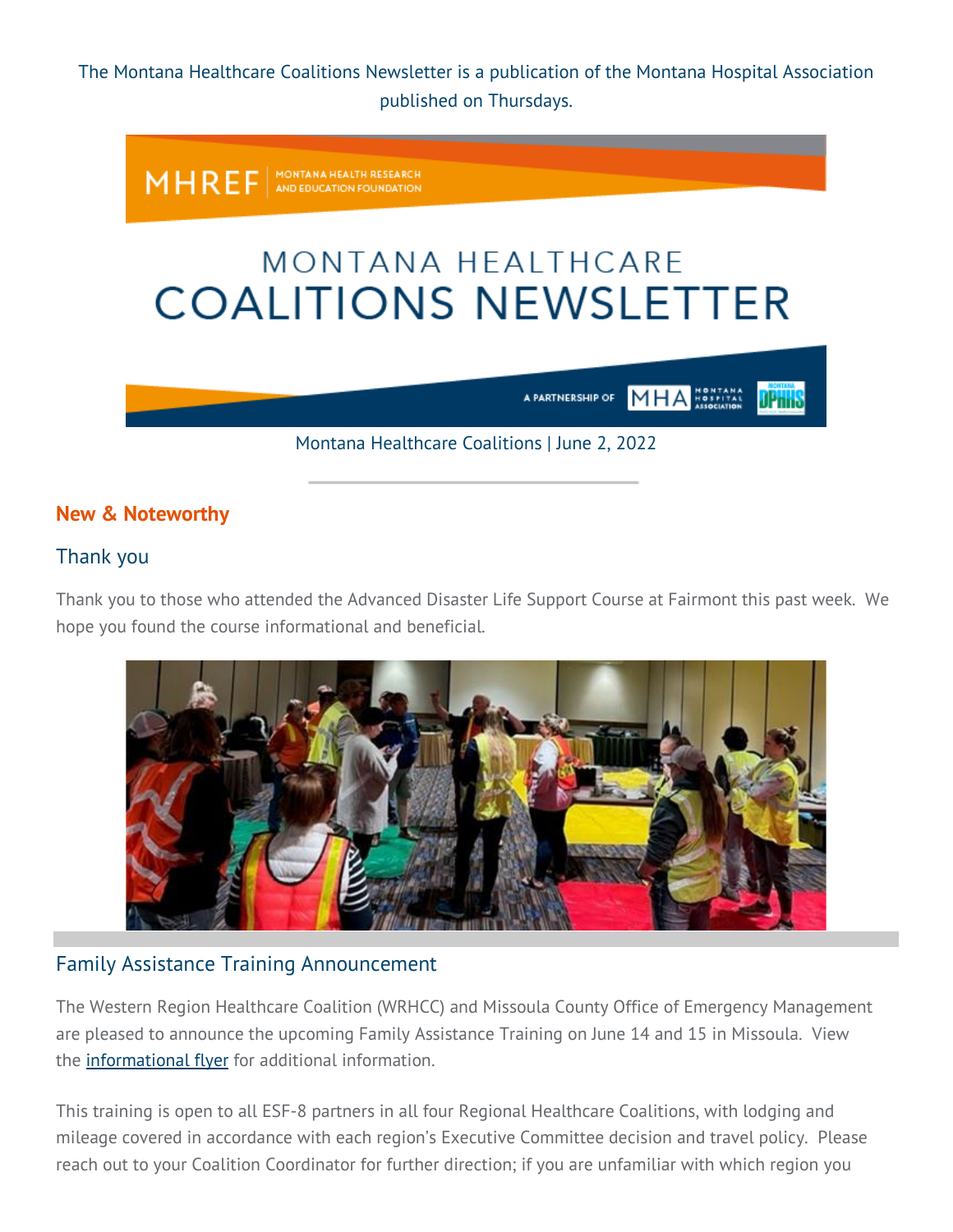belong, or if you do not know who your Coordinator is, please email [hppcoordinators@mtha.org](mailto:hppcoordinators@mtha.org) and your Coordinator will respond as soon as they are able.

The training is open and available to non-ESF-8 partners as well, but due to grant constrictions, we are unable to offer travel assistance to non-ESF-8 partners at this time.

Nick Holloway is the local POC for questions regarding the training, Kyrsten Brinkley will be your point of contact for WRHCC ESF-8 partners not located in Missoula County and for any questions related to WRHCC travel reimbursement for the training. Our contact information is located below.

Register here: [http://missoula.co/fr-training.](https://montanahospitalassociation.createsend1.com/t/t-i-qhynkd-l-y/)

The room block information is as follows:

**At this time, the room block rates have expired and participants will need to make their own reservations. Lodging and mileage reimbursement is available to all eligible ESF-8 partners. Please do not hesitate to reach out if you have questions regarding reimbursement.** In addition to meeting the partnership and travel policy guidelines, bringing a paper copy of your hotel receipt to the second day of class will expedite the reimbursement process greatly. The training is scheduled from 0800-1630 on both days, with lunch and snacks provided. If attendees from the WRHCC wish to attend, please review and adhere to the WRHCC [Travel Policy.](https://montanahospitalassociation.createsend1.com/t/t-i-qhynkd-l-j/)

POC: Kyrsten Brinkley, 406-370-0875, [kyrsten.brinkley@mtha.org](mailto:kyrsten.brinkley@mtha.org) or Nick Holloway, 406-258- 3631, [nholloway@missoulacounty.us](mailto:nholloway@missoulacounty.us)

### The Implications of Long COVID for Rural Communities

This [article](https://montanahospitalassociation.createsend1.com/t/t-i-qhynkd-l-t/) discusses the differences in COVID-19 outcomes for rural and urban areas and assesses their relative risk for, and capacity to treat, long COVID. It also explores how the usual barriers to health and wellness in rural areas could affect the diagnosis and treatment of long COVID.

#### Severe Weather and COVID-19

- ASPR's Technical Resources, Assistance Center, and Information Exchange (TRACIE) developed a technical assistance response highlighting [considerations](https://montanahospitalassociation.createsend1.com/t/t-i-qhynkd-l-i/) for healthcare and emergency management professionals when planning for all-hazard secondary disasters.
- In May 2021, the Federal Emergency Management Agency (FEMA) released the COVID-19 [Pandemic Operational Guidance: All-Hazards Incident Response and Recovery](https://montanahospitalassociation.createsend1.com/t/t-i-qhynkd-l-d/) . This document is aimed at helping emergency managers plan for disaster response and recovery, while adhering to public health guidelines to prevent the spread of COVID-19. Throughout the pandemic, FEMA has released additional guides:
	- [Healthcare Facility Expansion Assistance Playbook](https://montanahospitalassociation.createsend1.com/t/t-i-qhynkd-l-h/)
	- [Mass Care/Emergency Assistance Pandemic Planning](https://montanahospitalassociation.createsend1.com/t/t-i-qhynkd-l-k/)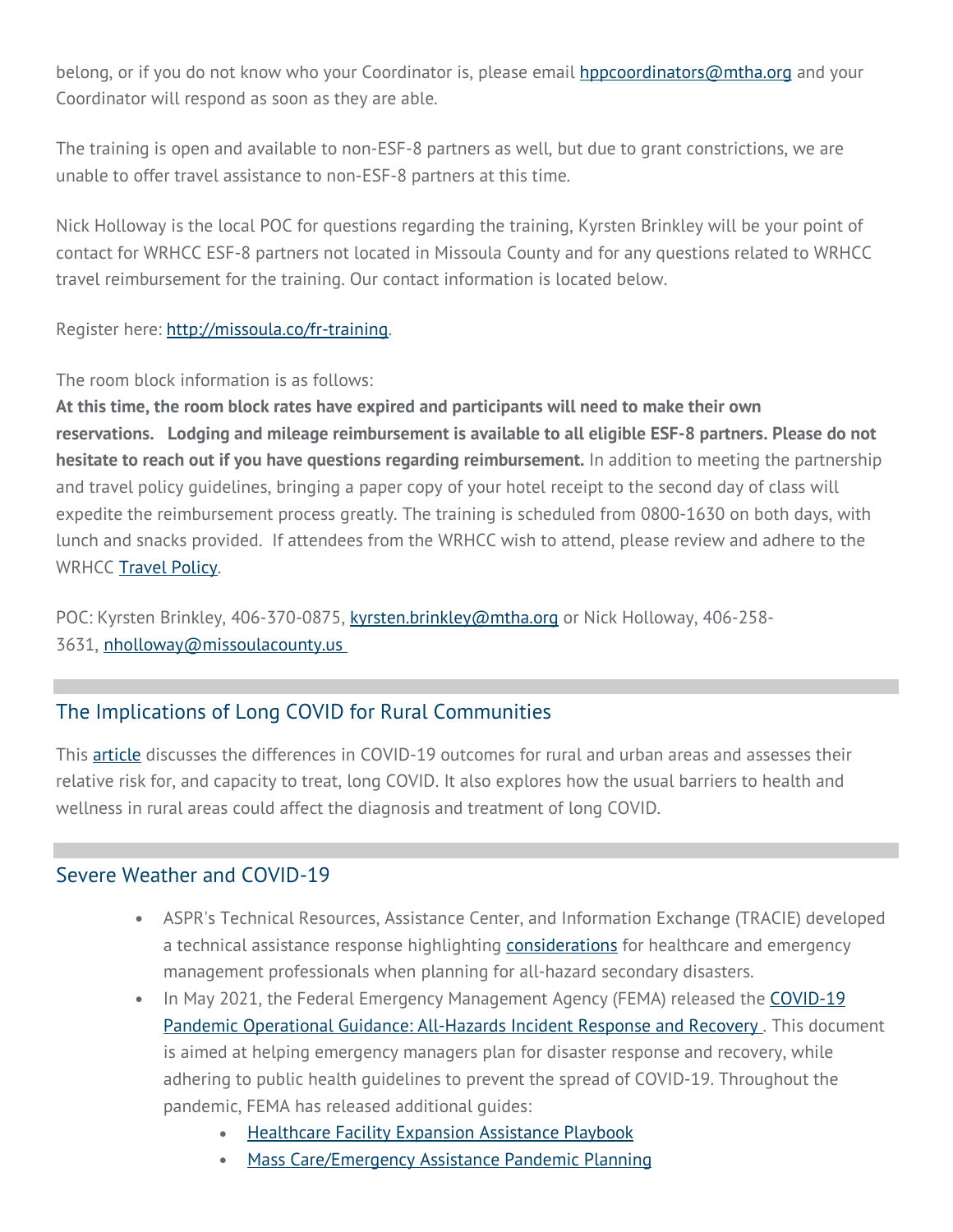### • [Preparedness in a Pandemic](https://montanahospitalassociation.createsend1.com/t/t-i-qhynkd-l-u/) Exercise Starter Kit

• The U.S. Centers for Disease Control and Prevention (CDC)'s [Natural Disasters, Severe](https://montanahospitalassociation.createsend1.com/t/t-i-qhynkd-l-o/)  Weather [and COVID-19](https://montanahospitalassociation.createsend1.com/t/t-i-qhynkd-l-o/) webpage contains a number of resources to help public health and emergency response professionals prepare, evacuate, and shelter for severe storms during a COVID-19 environment. Additional resources include:

- [Going to a Public Disaster Shelter During the COVID-19 Pandemic](https://montanahospitalassociation.createsend1.com/t/t-i-qhynkd-l-b/)
- [Natural Disasters and COVID-19: Resources for Professionals and Emergency](https://montanahospitalassociation.createsend1.com/t/t-i-qhynkd-l-n/)  **[Workers](https://montanahospitalassociation.createsend1.com/t/t-i-qhynkd-l-n/)**

#### Additional Virtual Resources

- The [HHS emPOWER Map](https://montanahospitalassociation.createsend1.com/t/t-i-qhynkd-l-p/) displays the total number of at-risk electricity-dependent Medicare beneficiaries in a geographic area, down to the ZIP Code.
- [Rx Open](https://montanahospitalassociation.createsend1.com/t/t-i-qhynkd-l-x/) provides information on the operating status of pharmacies and additional participating healthcare facilities in areas impacted by a disaster.
- The [National Weather Service](https://montanahospitalassociation.createsend1.com/t/t-i-qhynkd-l-m/) and the [National Hurricane Center](https://montanahospitalassociation.createsend1.com/t/t-i-qhynkd-l-c/) provide updated forecasts and warnings on social media.
- [NOAA](https://montanahospitalassociation.createsend1.com/t/t-i-qhynkd-l-q/) provides forecasts, warnings, and maps of flooding.
- The National Business Emergency Operations Center [dashboard](https://montanahospitalassociation.createsend1.com/t/t-i-qhynkd-l-a/) includes additional resources.

# **Data & Situational Awareness**

# Updates on Daily Reporting

Please continue to update EMResource and/or HHS TeleTracking on a daily basis with all required data.

# Missed Data in TeleTracking

If a facility misses a day reporting into EMResource and TeleTracking, there is a process for doing a manual entry backdate. Users must log into the TeleTracking then click on Add New Entry. There is now a dropdown where you can choose the date to submit data for. This process is much simpler than uploading the template for missed data. Ensure that **ALL** fields are entered or the data will not be counted for compliance. We still encourage hospitals to enter data into EMResource *daily* by 1200.

# **Upcoming Events**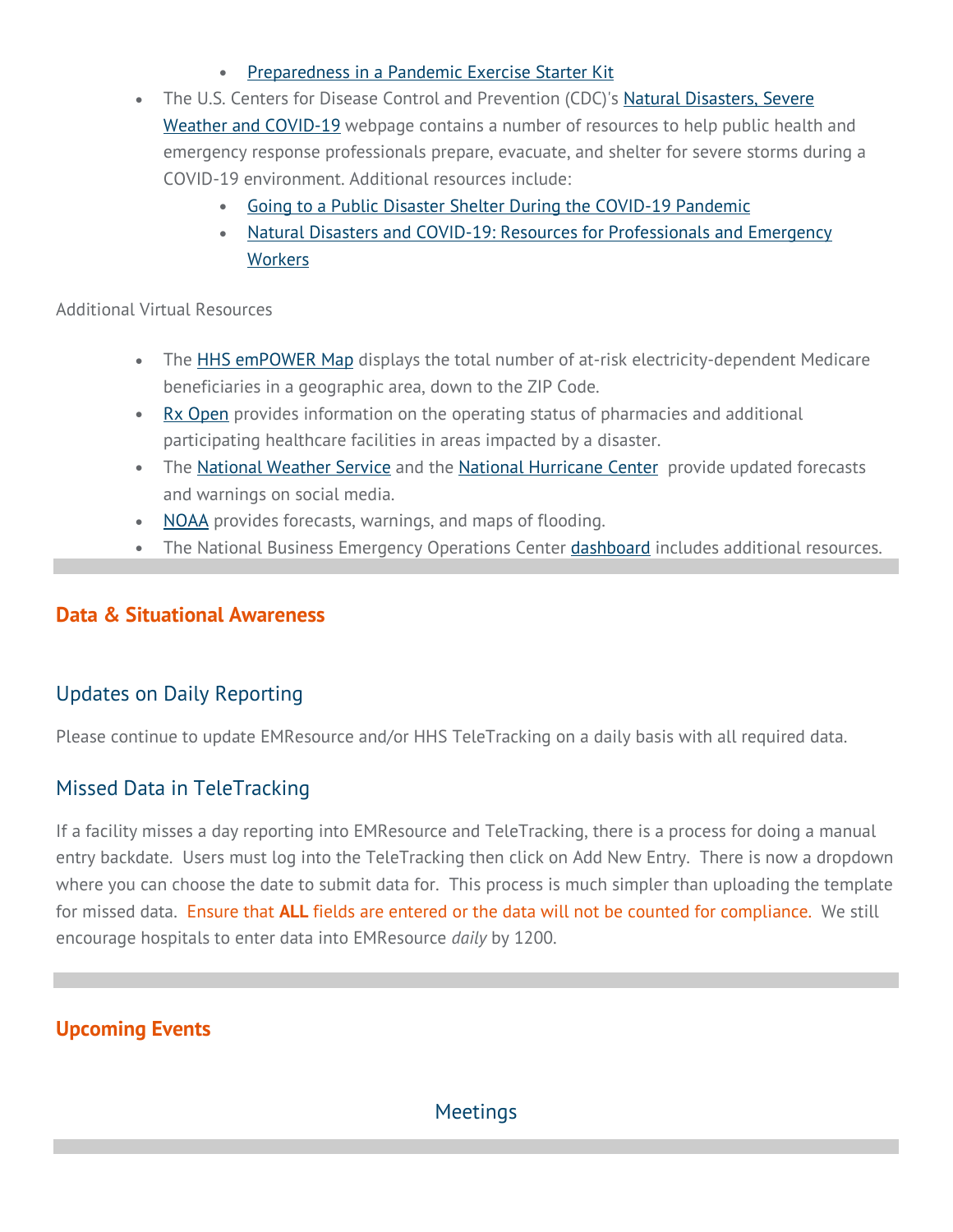#### **Coalition Executive Committee Meetings**

Western Region - June 9, 9:00 - 13:00 - 15:00 via [Zoom](https://montanahospitalassociation.createsend1.com/t/t-i-qhynkd-l-f/) Southern Region - June 13, 11:00 - 13:00 via [Zoom](https://montanahospitalassociation.createsend1.com/t/t-i-qhynkd-l-z/)

#### Webinars

**CISA Region 8 Dams Sector Security Forum** June 9, 2022, 10:00 - 11:00 [View Flyer](https://montanahospitalassociation.createsend1.com/t/t-i-qhynkd-l-v/) [Register](https://montanahospitalassociation.createsend1.com/t/t-i-qhynkd-l-e/)

**Wildfire Preparedness for Health Centers** June 16, 2022, 11:00 MT **Regist[ration](https://montanahospitalassociation.createsend1.com/t/t-i-qhynkd-l-s/)** 

**Performance Improvement Virtual RHC Summer Summit** June 21 - 22, 10:00 - 12:00 Mountain [Agenda and Registration](https://montanahospitalassociation.createsend1.com/t/t-i-qhynkd-l-g/)

**CISA Region 8 Securing Public Gatherings Webinar** June 23, 2022 13:00 - 15:00 [View Flyer](https://montanahospitalassociation.createsend1.com/t/t-i-qhynkd-l-w/) **[Registration](https://montanahospitalassociation.createsend1.com/t/t-i-qhynkd-l-yd/)** 

**FEMA Community Emergency Response Team (CERT) Program Manager** July 25 - 28, 12:00 - 16:00 MDT [View Flyer](https://montanahospitalassociation.createsend1.com/t/t-i-qhynkd-l-yh/)

**First Responder Resilience TeleECHO Program** Every other Monday from 14:00 - 15:00 [Register](https://montanahospitalassociation.createsend1.com/t/t-i-qhynkd-l-jy/)

**EOC Virtual Classes hosted by EMI** View the full Course Catalog [here.](https://montanahospitalassociation.createsend1.com/t/t-i-qhynkd-l-jj/)

**[Montana Health Network Course Catalog](https://montanahospitalassociation.createsend1.com/t/t-i-qhynkd-l-jt/)**

**[CISA Cyber Training Bulletin - March and April](https://montanahospitalassociation.createsend1.com/t/t-i-qhynkd-l-ji/)**

**[ICDP Training Calendar](https://montanahospitalassociation.createsend1.com/t/t-i-qhynkd-l-jd/)**

In-Person Trainings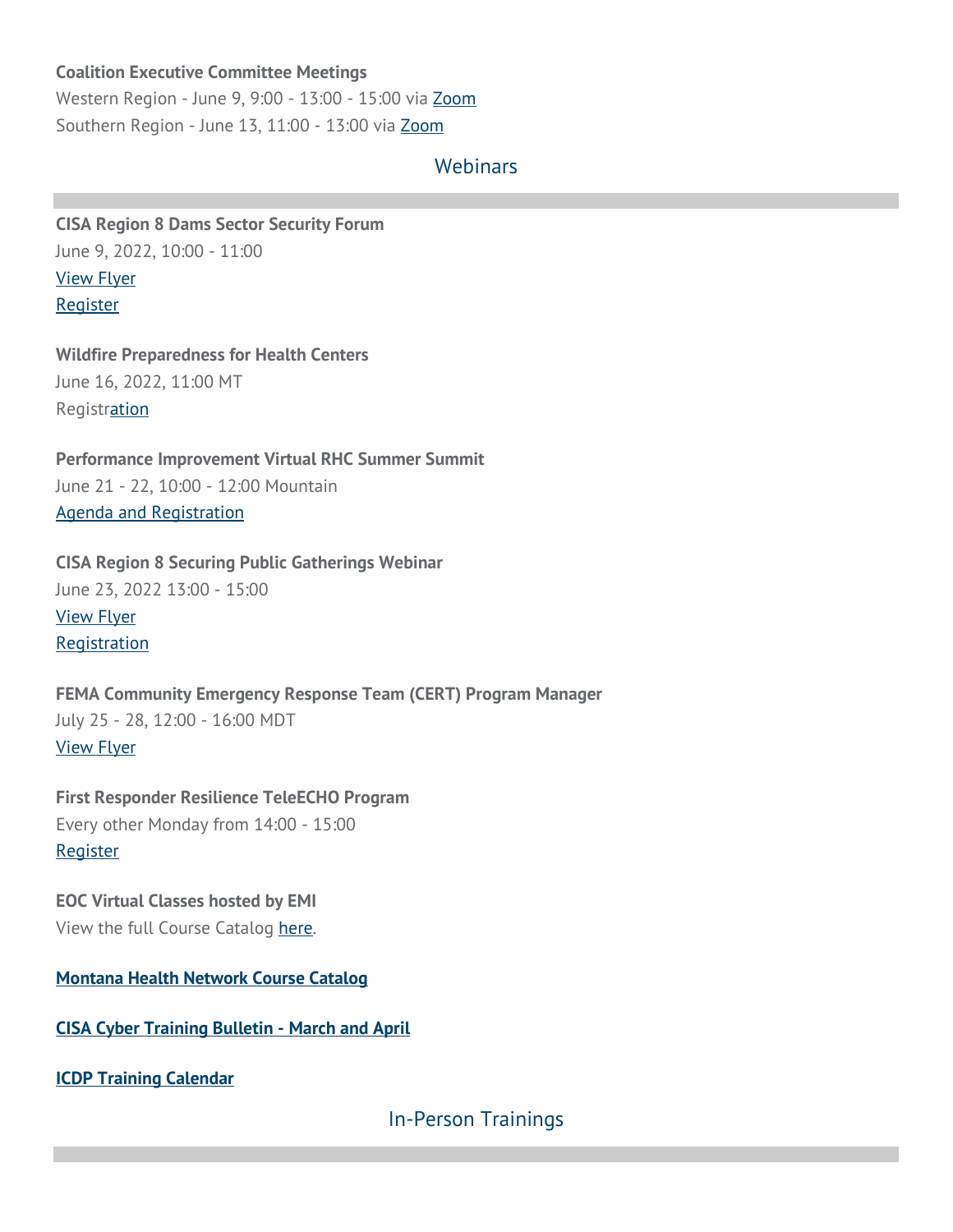#### **Family Assistance Training**

June 14 and 15, 2022 Missoula County Fairgrounds, Home Arts Building, 1101 South Ave W, Missoula

#### [View Flyer](https://montanahospitalassociation.createsend1.com/t/t-i-qhynkd-l-jh/)

#### **[Register](https://montanahospitalassociation.createsend1.com/t/t-i-qhynkd-l-jk/)**

POC: Kyrsten Brinkley, 406-370-0875, [kyrsten.brinkley@mtha.org](mailto:kyrsten.brinkley@mtha.org) or Nick Holloway, 406-258- 3631, [nholloway@missoulacounty.us](mailto:nholloway@missoulacounty.us) 

#### **Bakken Human Trafficking Summit**

June 23, 2022, 7:30 am - 5:00 pm CDT Watford City, ND, Rough Rider Center Cost \$50.00 **[Registration](https://montanahospitalassociation.createsend1.com/t/t-i-qhynkd-l-ju/)** 

### Save the Dates

## **Jeremy Bullock Safe Schools Summit** August 9 and 10, 2022 [Additional Information](https://montanahospitalassociation.createsend1.com/t/t-i-qhynkd-l-tl/)

### **K0449 Virtual ICS Curricula Train the Trainer**

August 8 - 12, 6:30 - 15:30 each day September 19 - 23, 6:30 - 15:30 each day **[Registration](https://montanahospitalassociation.createsend1.com/t/t-i-qhynkd-l-tr/)** POC: Rick Flick, 301-447-1633, [russell.flick@fema.dhs.gov](mailto:russell.flick@fema.dhs.gov)

#### **Group and Individual Crisis Intervention**

September 13 - 15, 2022 Havre, MT, additional information forthcoming POC: Carol Burroughs, 406-580-4443, [carolatwork@montana.net](mailto:carolatwork@montana.net)

**K0427 Community Emergency Response Team (CERT) Program Manager (Virtual)** Multiple Dates beginning October 2022 [View Flyer](https://montanahospitalassociation.createsend1.com/t/t-i-qhynkd-l-ty/)

**K0428 Community Emergency Response Team (CERT) Train-the-Trainer (Virtual)** Multiple Dates beginning December 2022 [View Fl](https://montanahospitalassociation.createsend1.com/t/t-i-qhynkd-l-tj/)[yer](https://montanahospitalassociation.createsend1.com/t/t-i-qhynkd-l-tt/)

### **Group and Individual Crisis Intervention**

December 2022 Kalispell, MT, additional information forthcoming POC: Carol Burroughs, 406-580-4443, [carolatwork@montana.net](mailto:carolatwork@montana.net)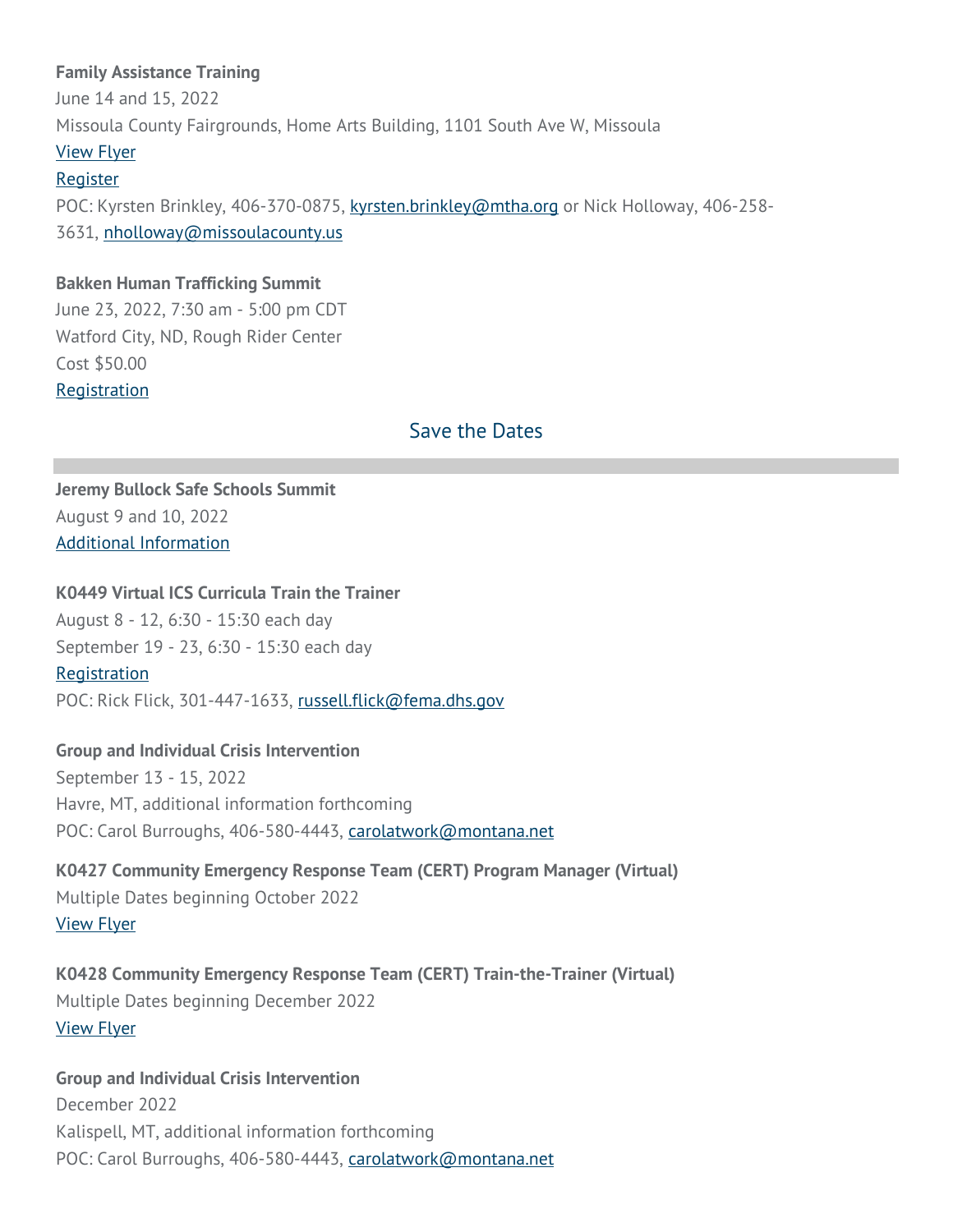# **Engagement & Other News**

# School Safety Information Package

The Department of Homeland Security, Cybersecurity Infrastructure Security Agency, School Safety team has received a several requests for applicable school safety resources for schools in the wake of Tuesday's tragedy in Uvalde, Texas.

CISA's School Safety Task Force built out the attached package this week.

Please review the following resources:

- 1. School Safety Task Force Overview - [one-pager/overview](https://montanahospitalassociation.createsend1.com/t/t-i-qhynkd-l-ti/)
- 2. [SchoolSafety.gov/Clearinghouse](https://montanahospitalassociation.createsend1.com/t/t-i-qhynkd-l-td/) [one-pager](https://montanahospitalassociation.createsend1.com/t/t-i-qhynkd-l-th/)
- 3. Full [SchoolSafety.gov](https://montanahospitalassociation.createsend1.com/t/t-i-qhynkd-l-tk/) [Topical Resource packet](https://montanahospitalassociation.createsend1.com/t/t-i-qhynkd-l-tu/)
- 4. CISA Region 8 June 16<sup>th</sup> [Active Shooter Preparedness Webinar](https://montanahospitalassociation.createsend1.com/t/t-i-qhynkd-l-il/)

#### *School Safety Task Force*

- In 2019, CISA established the School Safety Task Force (SSTF) to support the federal government's efforts in strengthening the safety and security of K-12 schools across the country. CISA SSTF's mission is rooted in building the capacity of K-12 schools and districts to protect against and mitigate security threats and risks.
- The SSTF develops and deploys products, resources, and tools to help build the capacity of K-12 schools and districts and conducts outreach to the academic community to build awareness of threats and share resources to help combat them.
- In addition, the SSTF administers and manages the Federal School Safety Clearinghouse and its website **[SchoolSafety.gov](https://montanahospitalassociation.createsend1.com/t/t-i-qhynkd-l-iy/)** on behalf of the Department of Homeland Security and its federal agency partners at the U.S. Departments of Education, Justice, and Health and Human Services.
- [SchoolSafety.gov](https://montanahospitalassociation.createsend1.com/t/t-i-qhynkd-l-ij/) is a collaborative, interagency website that serves as a one-stop access point for the American public and school communities to find information, resources, guidance, and best practices on a range of school safety topics and threats. Through the site, members of the K-12 academic community can also utilize specific tools to prioritize school safety actions, find applicable resources, connect with state-specific and local school safety officials, and develop school safety plans.

#### *CISA Resources*

• Our **Active Shooter Preparedness Program** provides information on behavioral indicators, potential attack methods, emergency action plan creation, actions that may be taken during an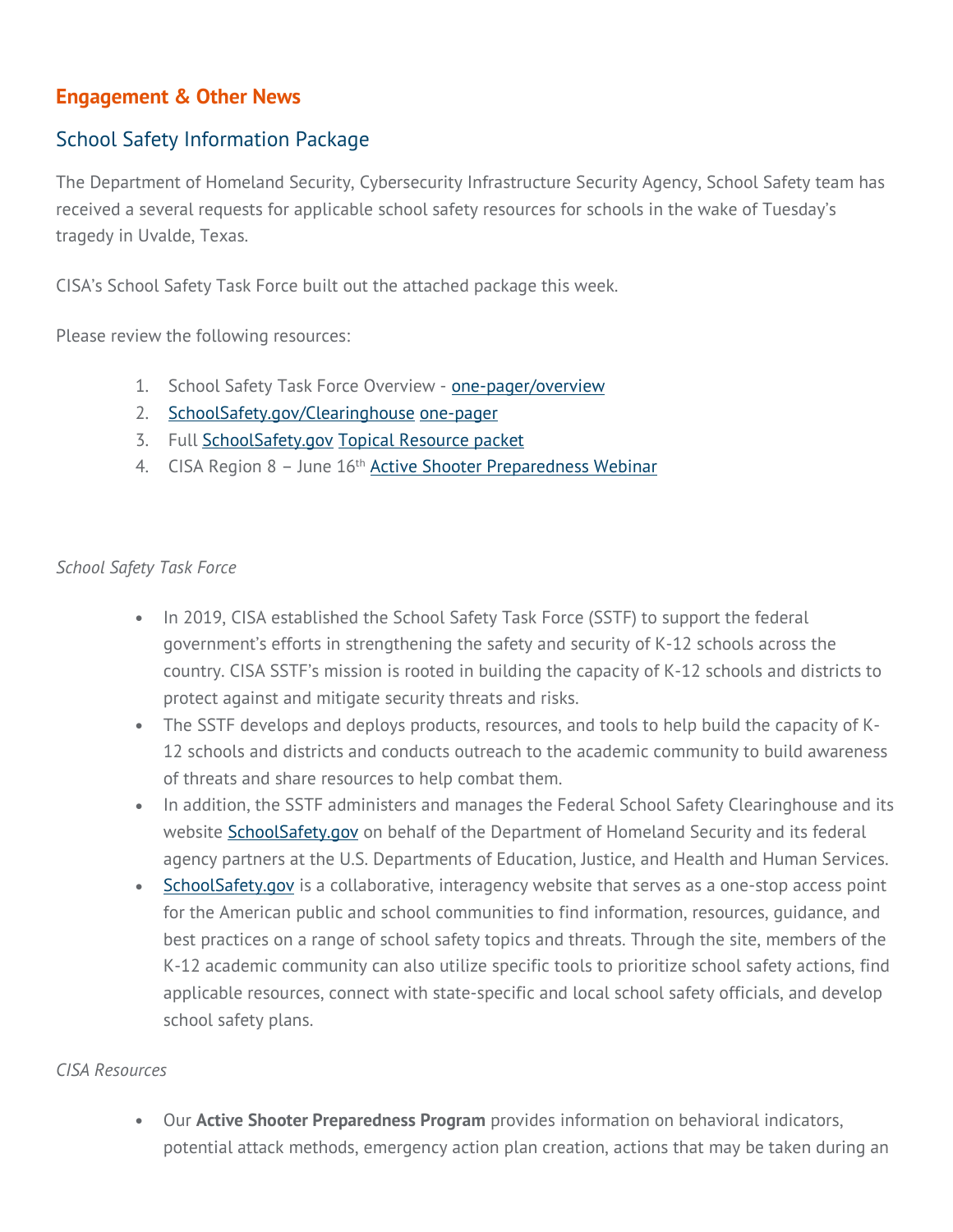incident to reduce consequences, and how to quickly recover from an incident. Our capabilities include instructor-led webinars / workshops as well as online [\(cisa.gov/active-shooter](https://montanahospitalassociation.createsend1.com/t/t-i-qhynkd-l-it/)[preparedness\)](https://montanahospitalassociation.createsend1.com/t/t-i-qhynkd-l-it/) resources to inform enhancements in security practices and preparedness posture.

- *Emergency Action Plan* resources assist organizations in developing and implementing an effective plan utilizing a guide, video, and easy to use template.
- Our **Tabletop Exercise Packages** provide access to comprehensive resources designed to assist our partners in conducting independent exercises through a variety of scenarios. We also have the capability to support facilitated exercises where we are more hands-on throughout the development and execution of exercises.
- CISA also offers **Protective Security Advisors** (PSAs), resiliency subject matter experts who engage with Federal, State, Local, Tribal, and territorial government partners, and members of the private sector stakeholder community to protect the nation's critical infrastructure. CISA has more than 120 PSAs throughout the country. PSAs provide several services to schools, including assisting with security vulnerability assessments and cybersecurity assessments; facilitating Active Shooter, Improvised Explosive Device, and other security training; and coordinating tabletop exercises and practical exercises.
- Our CISA **K-12 School Security Guide Suite** provides schools with a comprehensive doctrine and systems-based methodology to support schools in conducting vulnerability assessments and planning to implement layered physical security elements. The suite also includes the K-12 School Security Assessment Tool, a web-based program that offers stakeholders a vulnerability analysis and provides recommendations for improving physical security based on provided specifications: [https://www.cisa.gov/k-12-school-security-guide](https://montanahospitalassociation.createsend1.com/t/t-i-qhynkd-l-ii/)
- CISA leads DHS's effort to counter improvised explosive devices (C-IED) and related incidents, including hoaxes and bombing threats, that are frequented used by terrorists and violent extremists.
	- Our Office for Bombing Prevention provides a wealth of C-IED threat information, security capability analysis, training, and technical assistance, such as bombing specific security planning.

#### *Additional Information*

- These are just a few of the many resources that CISA and **[SchoolSafety.gov](https://montanahospitalassociation.createsend1.com/t/t-i-qhynkd-l-id/)** make available; CISA encourages the school community to engage with their local protective security advisor to build a relationship so that they may guide the usability of our many capabilities.
- Stakeholders can visit CISA.gov and SchoolSafety.gov for additional information.

# **Questions?**

We are committed to supporting you and answering questions as quickly as possible. Please send any questions or comments to [hppcoordinators@mtha.org.](mailto:hppcoordinators@mtha.org)